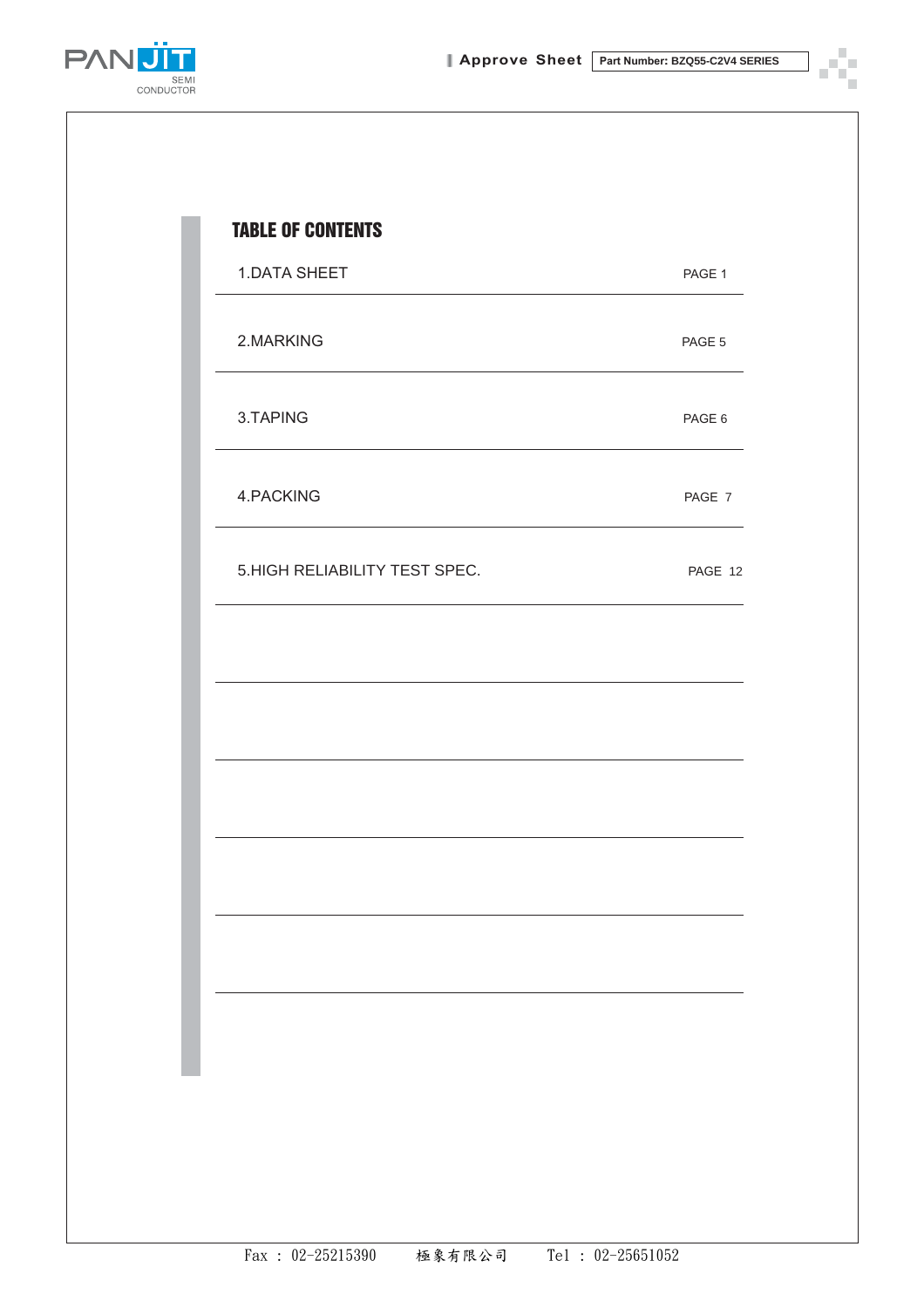





#### **MAXIMUM RATINGS AND ELECTRICAL CHARACTERISTICS**

| Parameter                                 | Symbol | Value           | <b>Units</b> |  |  |  |  |
|-------------------------------------------|--------|-----------------|--------------|--|--|--|--|
| Power Dissipation at Tamb = $25\degree$ C | PTOT   | 500             | mW           |  |  |  |  |
| Junction Temperature                      | ΤJ     | 175             | $^{\circ}$ C |  |  |  |  |
| Storage Temperature Range                 | Ts     | $-65$ to $+175$ | $^{\circ}$ C |  |  |  |  |
|                                           |        |                 |              |  |  |  |  |

Valid provided that leads at a distance of 8mm from case are kept at ambient temperature.

| <b>Parameter</b>                           | Symbol                                        | Min.                     | Typ.                     | Max. | Units |
|--------------------------------------------|-----------------------------------------------|--------------------------|--------------------------|------|-------|
| Thermal Resistance Junction to Ambient Air | $\mathsf{r}_{\scriptscriptstyle\textsf{dIA}}$ | $\overline{\phantom{a}}$ | $- -$                    | 0.3  | K/mW  |
| Forward Voltage at $I_c = 200 \text{mA}$   |                                               | $\hspace{0.05cm}$        | $\overline{\phantom{a}}$ | 1.5  |       |

Valid provided that leads at a distance of 8mm from case are kept at ambient temperature.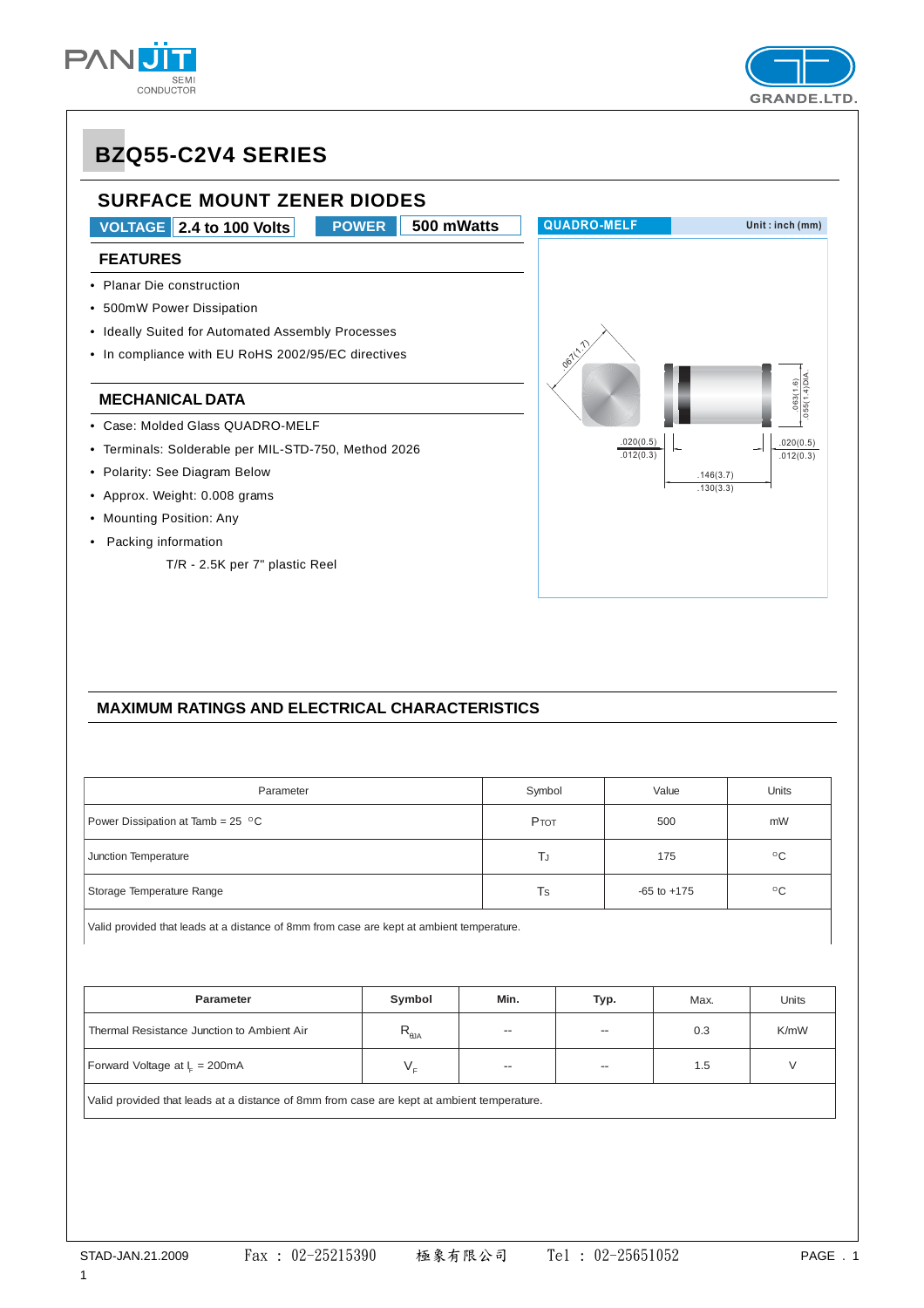



|             |                                    | Nominal Zener Voltage |        |                          | Max. Zener Impedance | Max Reverse<br>Leakage Current |              |                |                |
|-------------|------------------------------------|-----------------------|--------|--------------------------|----------------------|--------------------------------|--------------|----------------|----------------|
| Part Number | Vz @ IzT<br>ZzT @ IzT<br>Zzk @ Izk |                       |        |                          |                      | IR @ VR                        |              |                |                |
|             | Nom. V                             | Min. V                | Max. V | $\Omega$                 | mA                   | $\Omega$                       | mA           | uA             | V              |
| BZQ55-C2V4  | 2.4                                | 2.28                  | 2.56   | 85                       | 5                    | 600                            | $\mathbf{1}$ | 50             | $\mathbf{1}$   |
| BZQ55-C2V7  | 2.7                                | 2.5                   | 2.9    | 85                       | 5                    | 600                            | $\mathbf{1}$ | 10             | $\mathbf{1}$   |
| BZQ55-C3V0  | 3                                  | 2.8                   | 3.2    | 85                       | 5                    | 600                            | $\mathbf{1}$ | 4              | $\mathbf{1}$   |
| BZQ55-C3V3  | 3.3                                | 3.1                   | 3.5    | 85                       | $\,$ 5 $\,$          | 600                            | $\mathbf{1}$ | $\overline{c}$ | $\mathbf{1}$   |
| BZQ55-C3V6  | 3.6                                | 3.4                   | 3.8    | 85                       | $\,$ 5 $\,$          | 600                            | $\mathbf{1}$ | $\overline{c}$ | $\mathbf{1}$   |
| BZQ55-C3V9  | 3.9                                | 3.7                   | 4.1    | 85                       | $\,$ 5 $\,$          | 600                            | $\mathbf{1}$ | $\overline{c}$ | $\mathbf{1}$   |
| BZQ55-C4V3  | 4.3                                | $\overline{4}$        | 4.6    | 75                       | $\,$ 5 $\,$          | 600                            | $\mathbf{1}$ | $\mathbf{1}$   | $\mathbf{1}$   |
| BZQ55-C4V7  | 4.7                                | 4.4                   | 5      | 60                       | $\,$ 5 $\,$          | 600                            | $\mathbf{1}$ | 0.5            | $\mathbf{1}$   |
| BZQ55-C5V1  | 5.1                                | 4.8                   | 5.4    | 35                       | $\,$ 5 $\,$          | 550                            | $\mathbf{1}$ | 0.1            | $\mathbf{1}$   |
| BZQ55-C5V6  | 5.6                                | 5.2                   | 6      | 25                       | $\,$ 5 $\,$          | 450                            | $\mathbf{1}$ | 0.1            | $\mathbf{1}$   |
| BZQ55-C6V2  | 6.2                                | 5.8                   | 6.6    | 10                       | $\,$ 5 $\,$          | 200                            | $\mathbf{1}$ | 0.1            | $\overline{c}$ |
| BZQ55-C6V8  | 6.8                                | 6.4                   | 7.2    | 8                        | 5                    | 150                            | $\mathbf{1}$ | 0.1            | 3              |
| BZQ55-C7V5  | 7.5                                | $\overline{7}$        | 7.9    | $\overline{\phantom{a}}$ | $\,$ 5 $\,$          | 50                             | $\mathbf{1}$ | 0.1            | 5              |
| BZQ55-C8V2  | 8.2                                | 7.7                   | 8.7    | $\overline{7}$           | 5                    | 50                             | $\mathbf{1}$ | 0.1            | 6              |
| BZQ55-C9V1  | 9.1                                | 8.5                   | 9.6    | 10                       | 5                    | 50                             | $\mathbf{1}$ | 0.1            | $\overline{7}$ |
| BZQ55-C10   | 10                                 | 9.4                   | 10.6   | 15                       | $\,$ 5 $\,$          | 70                             | $\mathbf{1}$ | 0.1            | 7.5            |
| BZQ55-C11   | 11                                 | 10.4                  | 11.6   | 20                       | $\,$ 5 $\,$          | 70                             | $\mathbf{1}$ | 0.1            | 8.5            |
| BZQ55-C12   | 12                                 | 11.4                  | 12.7   | 20                       | 5                    | 90                             | $\mathbf{1}$ | 0.1            | $\mathbf 9$    |
| BZQ55-C13   | 13                                 | 12.4                  | 14.1   | 26                       | 5                    | 110                            | $\mathbf{1}$ | 0.1            | 10             |
| BZQ55-C15   | 15                                 | 13.8                  | 15.6   | 30                       | $\,$ 5 $\,$          | 110                            | $\mathbf{1}$ | 0.1            | 11             |
| BZQ55-C16   | 16                                 | 15.3                  | 17.1   | 40                       | 5                    | 170                            | $\mathbf{1}$ | 0.1            | 12             |
| BZQ55-C18   | 18                                 | 16.8                  | 19.1   | 50                       | 5                    | 170                            | $\mathbf{1}$ | 0.1            | 14             |
| BZQ55-C20   | 20                                 | 18.8                  | 21.2   | 55                       | 5                    | 220                            | $\mathbf{1}$ | 0.1            | 15             |
| BZQ55-C22   | 22                                 | 20.8                  | 23.3   | 55                       | 5                    | 220                            | $\mathbf{1}$ | 0.1            | 17             |
| BZQ55-C24   | 24                                 | 22.8                  | 25.6   | 80                       | 5                    | 220                            | $\mathbf{1}$ | 0.1            | 18             |
| BZQ55-C27   | 27                                 | 25.1                  | 28.9   | 80                       | 5                    | 220                            | $\mathbf{1}$ | 0.1            | 20             |
| BZQ55-C30   | 30                                 | 28                    | 32     | 80                       | 5                    | 220                            | $\mathbf{1}$ | 0.1            | 22             |
| BZQ55-C33   | 33                                 | 31                    | 35     | 80                       | 5                    | 220                            | $\mathbf{1}$ | 0.1            | 24             |
| BZQ55-C36   | 36                                 | 34                    | 38     | 80                       | 5                    | 220                            | $\mathbf{1}$ | 0.1            | 27             |
| BZQ55-C39   | 39                                 | 37                    | 41     | 90                       | 2.5                  | 500                            | 0.5          | 0.1            | 30             |
| BZQ55-C43   | 43                                 | 40                    | 46     | 90                       | 2.5                  | 600                            | 0.5          | 0.1            | 33             |
| BZQ55-C47   | 47                                 | 44                    | 50     | 110                      | 2.5                  | 700                            | 0.5          | 0.1            | 36             |
| BZQ55-C51   | 51                                 | 48                    | 54     | 125                      | 2.5                  | 700                            | 0.5          | 0.1            | 39             |
| BZQ55-C56   | 56                                 | 52                    | 60     | 135                      | 2.5                  | 1000                           | 0.5          | 0.1            | 43             |
| BZQ55-C62   | 62                                 | 58                    | 66     | 150                      | 2.5                  | 1000                           | 0.5          | 0.1            | 47             |
| BZQ55-C68   | 68                                 | 64                    | 72     | 200                      | 2.5                  | 1000                           | 0.5          | 0.1            | 51             |
| BZQ55-C75   | 75                                 | 70                    | 79     | 250                      | 2.5                  | 1500                           | 0.5          | 0.1            | 56             |
| BZQ55-C82   | 82                                 | 77                    | 87     | 300                      | 2.5                  | 2000                           | 0.5          | 0.1            | 62             |
| BZQ55-C91   | 91                                 | 85                    | 96     | 450                      | $\mathbf{1}$         | 5000                           | 0.1          | 0.1            | 68             |
| BZQ55-C100  | 100                                | 94                    | 106    | 450                      | $\mathbf{1}$         | 5000                           | 0.1          | 0.1            | 75             |

Notes.

STANDARD VOLTAGE TOLERANCE IS  $\pm$  5% AND : SUFFIX " A"  $FOR \pm 1\%$ SUFFIX "  $B$ " FOR  $\pm 2\%$ SUFFIX "  $C$ " FOR  $\pm$  5% SUFFIX "  $D$ " FOR  $\pm$  20%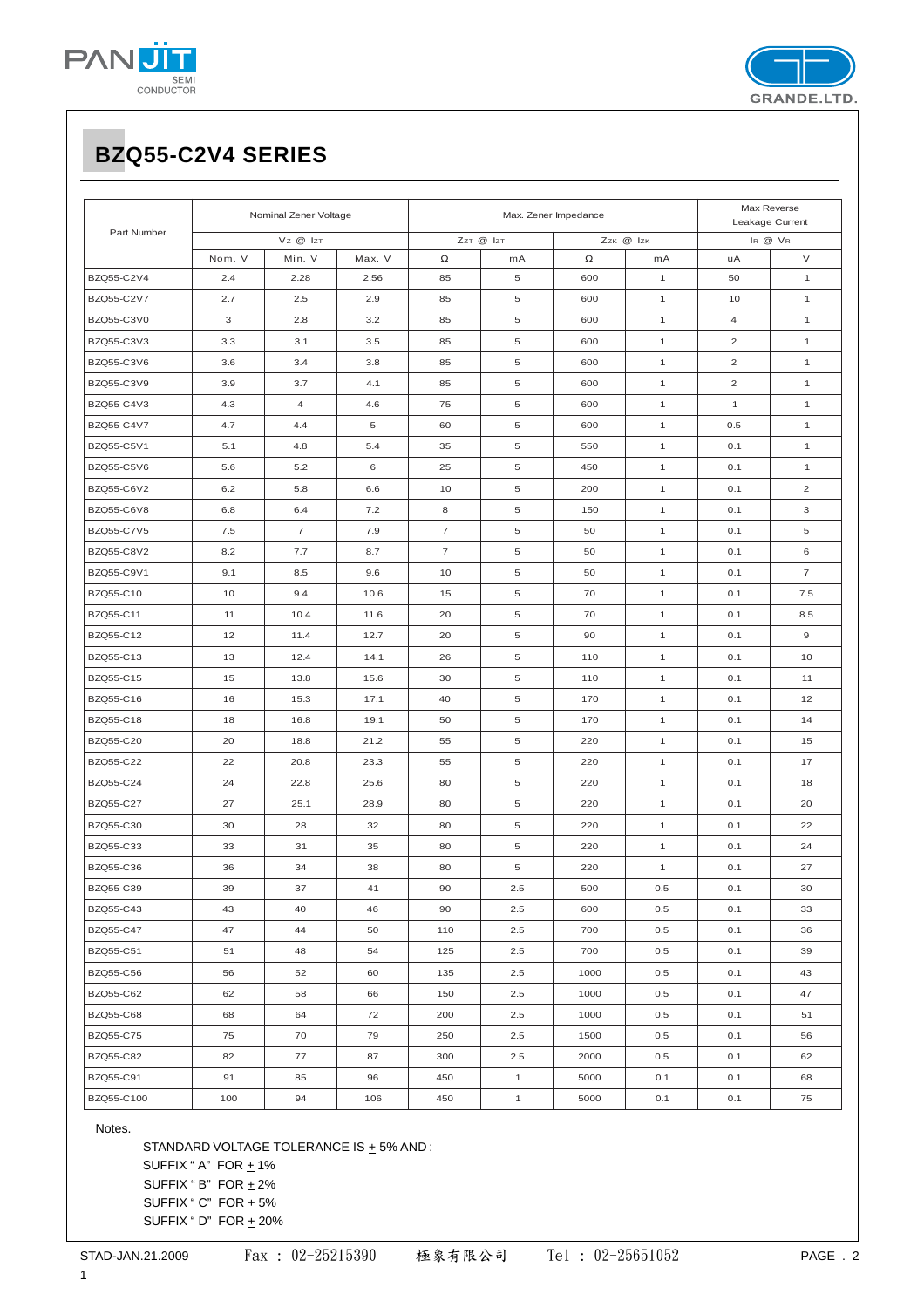



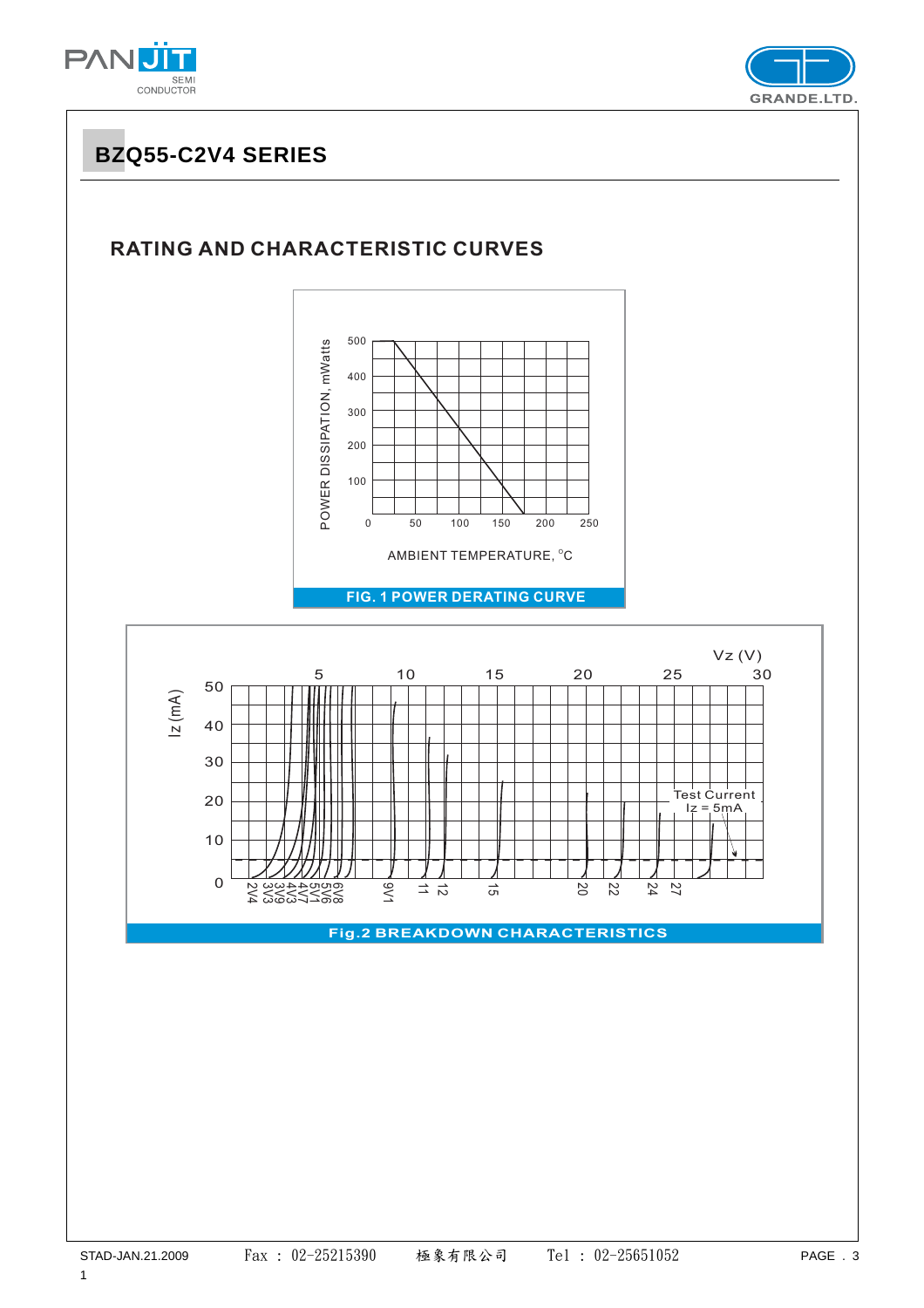





#### **LEGAL STATEMENT**

#### **Copyright PanJit International, Inc 2009**

The information presented in this document is believed to be accurate and reliable. The specifications and information herein are subject to change without notice. Pan Jit makes no warranty, representation or guarantee regarding the suitability of its products for any particular purpose. Pan Jit products are not authorized for use in life support devices or systems. Pan Jit does not convey any license under its patent rights or rights of others.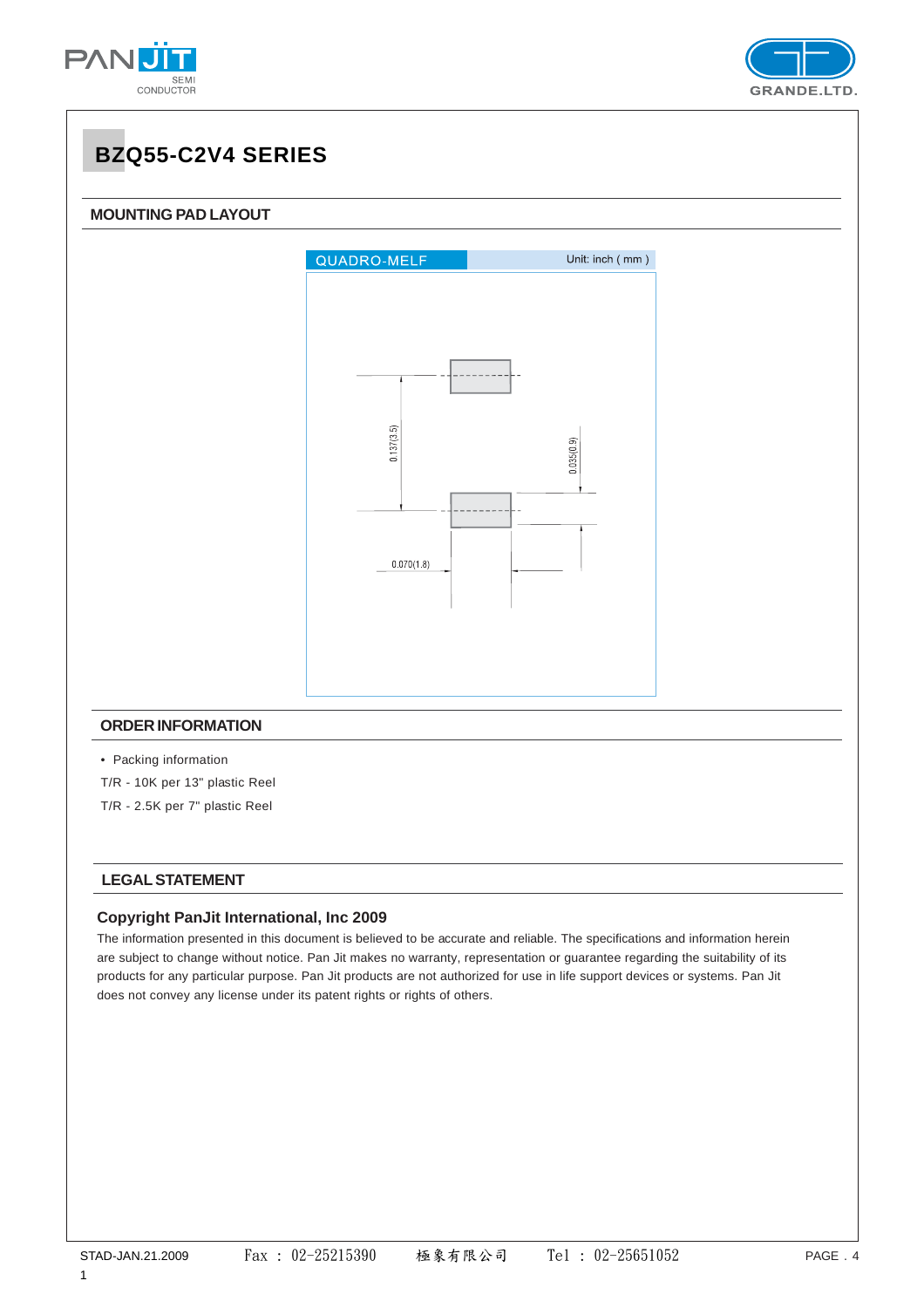



## **2. MARKING**

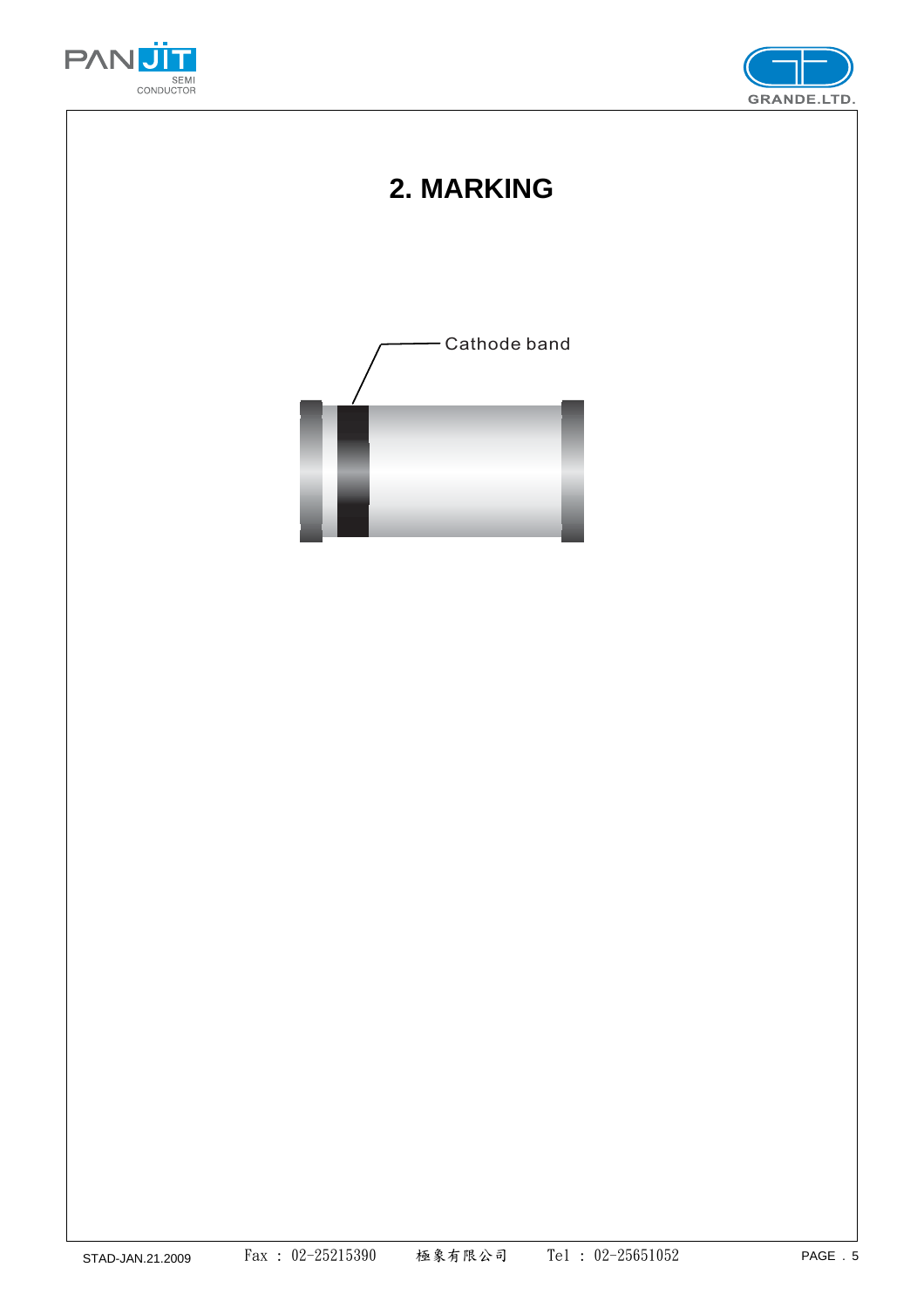



**3. TAPING**



| SYMBOL           | mm(inch)                            |
|------------------|-------------------------------------|
| <b>TYPE SIZE</b> | 8.00(0.314)                         |
| <b>B1</b>        | $3.70(0.146)$ max.                  |
| D                | $1.50 + 0.10 (0.059 + 0.004)$       |
| A                | 180.0 (7.0) max.                    |
| N                | 60.0 (2.362) min.                   |
| C                | $13.0 + 0.5(0.51 + 0.02)$           |
| E                | $1.75 \pm 0.10$ (0.068 $\pm$ 0.003) |
| F                | $3.50 + 0.05 (0.138 + 0.002)$       |
| Κ                | $1.80(0.017)$ max.                  |
| P                | $4.00 \pm 0.10$ (0.157 $\pm$ 0.003) |
| Po               | $4.00 + 0.10 (0.157 + 0.003)$       |
| P <sub>2</sub>   | $2.00 \pm 0.10$ (0.079 $\pm$ 0.003) |
| t                | $0.20$ ( $0.008$ ) max.             |
| W                | $8.00 \pm 0.30$ (0.315 $\pm$ 0.012) |
| T                | 14.90 (0.587) max.                  |
|                  |                                     |

Note:

- 1. Ao,Bo,Ko are determined by component size. The clearance between the component and The component and the cavity must be with in 0.05mm (0.002" )min. to 0.65mm (0.025" )max. For 12mm tape, 0.05mm (0.002" )min. To 0.90mm (0.035" )max. For 16mm tape.
- 2. In addition, the components cannot rotate more than 20° within the determined cavity, see sketch a below. o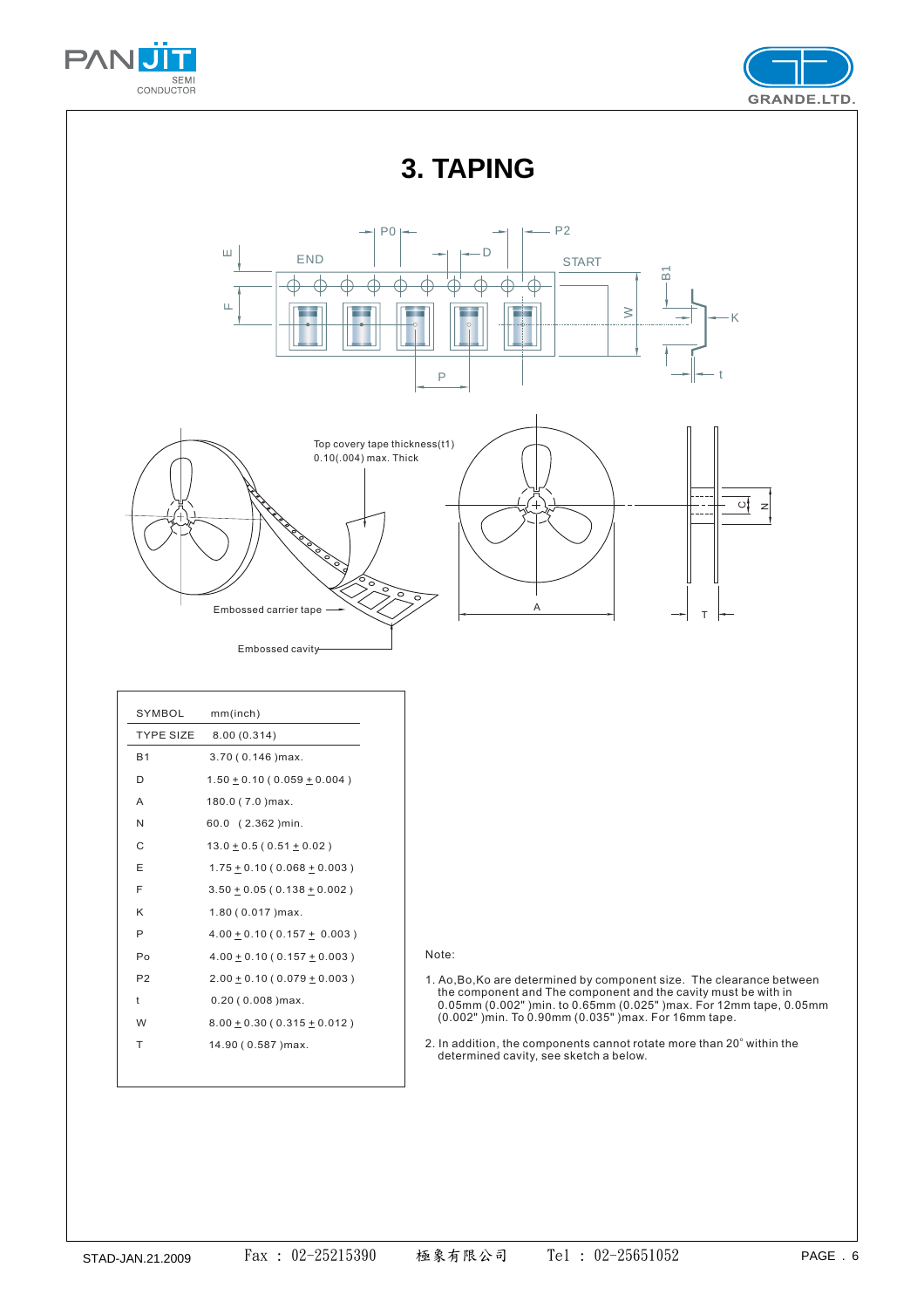





QUADRO-MELF T/R 10,000 336x334x36 10box/200K 360x360x395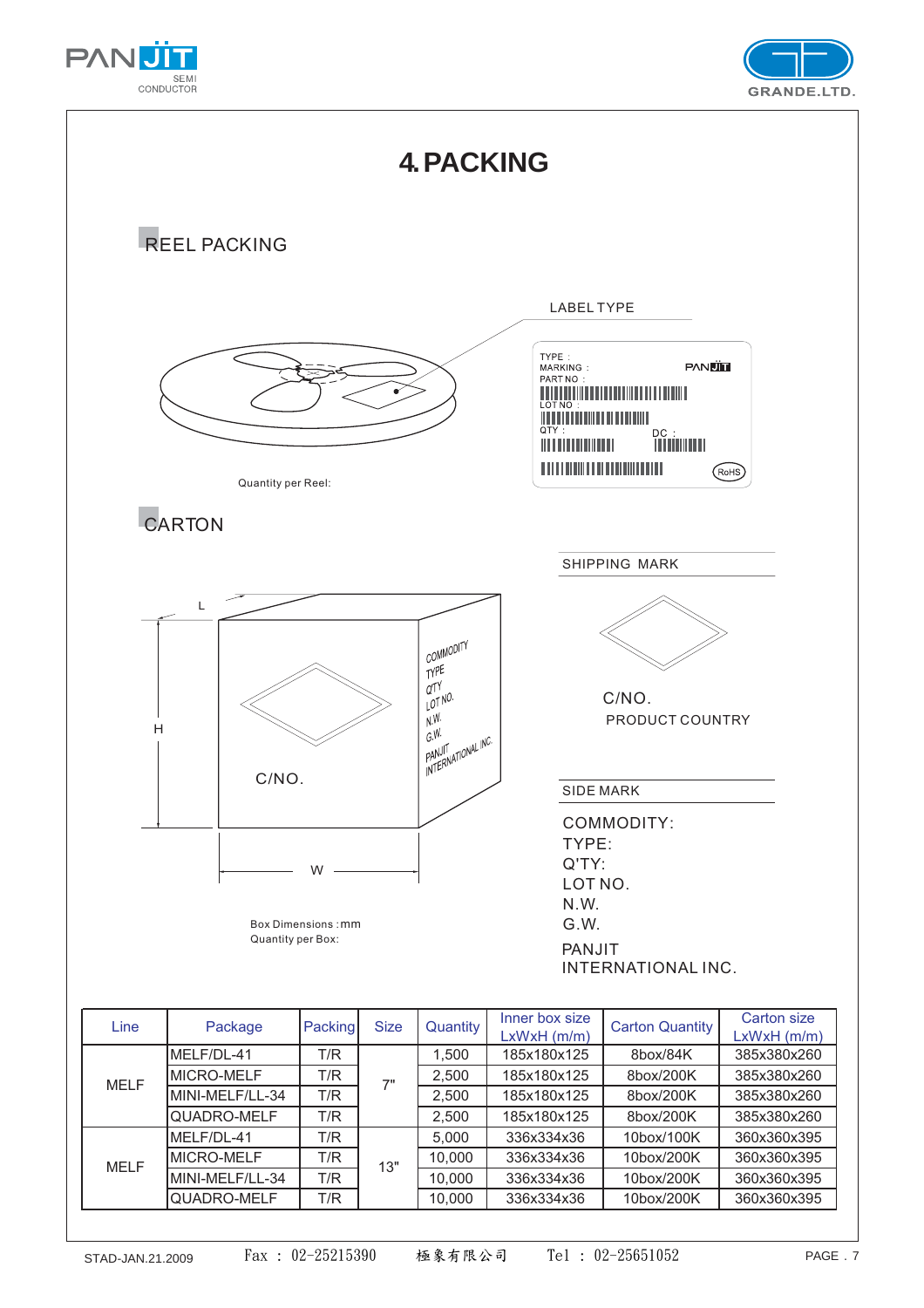



# **Bulk Packing**

| <b>PACKAGE</b>       | <b>INNER SIZE</b>         | <b>BOX</b>               | <b>CARTON SIZE</b> | <b>CARTON</b> | <b>APPROX.</b><br><b>GROSS WEIGHT</b> |
|----------------------|---------------------------|--------------------------|--------------------|---------------|---------------------------------------|
|                      | (m/m)                     | (EA)                     | (m/m)              | (EA)          | (Kg)                                  |
| <b>Bulk Packing</b>  |                           |                          |                    |               |                                       |
| $A-405$              | 198 x 84 x 20             | 1,000                    | 459 x 214 x 256    | 50,000        | 12.7                                  |
| AG / RB-10 (WOB)     | 258 x 190 x 77            | 1,000                    | 395 x 270 x 400    | 10,000        | 15                                    |
| AM                   | 258 x 190 x 77            | 1,000                    | 395 x 270 x 400    | 10,000        | 15                                    |
| CM / KBPC            | 193 x 193 x 46            | 50                       | 405 x 210 x 265    | 500           | 17                                    |
| CMW / KBPC-W         | 193 x 193 x 46            | 50                       | 405 x 210 x 265    | 500           | 17                                    |
| KBPC-P /CP           | 193 x 193 x 46            | 50                       | 405 x 210 x 265    | 500           | 9.5                                   |
| KBPC-PW /CPW         | 193 x 193 x 46            | 50                       | 405 x 210 x 265    | 500           | 9.5                                   |
| CP-3 / 6 (K-3 / K-6) | 219 x 115 x 90            | 200                      | 600 x 235 x 198    | 2,000         | 7.3/8.8                               |
| CP-8 / 10 (K-8)      | 219 x 115 x 90            | 200                      | 600 x 235 x 198    | 2,000         | 13.8                                  |
| DIP                  |                           |                          | 459 x 214 x 256    | 12,000        | 6.5                                   |
| <b>DO-15</b>         | $200 \times 85 \times 25$ | 1,000                    | 459 x 214 x 256    | 40,000        | 20.7                                  |
| <b>DO-201AD</b>      | 200 x 85 x 40             | 500                      | 459 x 214 x 256    | 12,500        | 16                                    |
| <b>DO-201AE</b>      | 200 x 85 x 40             | 500                      | 459 x 214 x 256    | 12,500        | 16                                    |
| DO-34                | 240 x 100 x 90            | 2,000                    | 406 x 335 x 257    | 120,000       | 14.5                                  |
| DO-35                | 240 x 100 x 90            | 2,000                    | 406 x 335 x 257    | 120,000       | 17.1                                  |
| <b>DO-41</b>         | 198 x 84 x 20             | 1,000                    | 459 x 214 x 265    | 50,000        | 19.3                                  |
| <b>DO-41G</b>        | 240 x 100 x 90            | 1,000                    | 406 x 335 x 257    | 60,000        | 18.5                                  |
| FL.                  | 230 x 230 x 50            | 500                      | 495 x 245 x 180    | 3,000         | 18.4                                  |
| GBJ (TUBE)           | 556 x 150 x 100           | 800                      | 578 x 340 x 235    | 3,200         | 25.5                                  |
| GBJ (BOX)            | 350 x 337 x 44            | 600                      | 375 x 360 x 213    | 2,400         | 14.3                                  |
| <b>GBL</b>           | 350 x 337 x 44            | 960                      | 375 x 360 x 213    | 3,840         | 13.1                                  |
| GBP                  | 350 x 337 x 44            | 1,120                    | 375 x 360 x 213    | 4,480         | 10.6                                  |
| <b>GBPC</b>          | 193 x 193 x 46            | 50                       | 405 x 210 x 265    | 500           | 17                                    |
| <b>GBPCW</b>         | 193 x 193 x 46            | 50                       | 405 x 210 x 265    | 500           | 17                                    |
| GBU (TUBE)           | 488 x 150 x 100           | 800                      | 510 x 310 x 235    | 3,200         | 22.6                                  |
| GBU (BOX)            | 350 x 337 x 44            | 800                      | 375 x 360 x 213    | 3,200         | 15.2                                  |
| KBJ                  | 220 x 176 x 45            | 200                      | 375 x 230 x 260    | 2,000         | 15                                    |
| <b>KBPF</b>          | 242 x 208 x 35            | 500                      | 426 x 252 x 365    | 10,000        | 19.2                                  |
| KBU                  | 276 x 158 x 59            | 200                      | 493 x 287 x 320    | 3,000         | 24                                    |
| P-600                | 208 x 90 x 83             | 500                      | 459 x 214 x 256    | 5,000         | 11.3                                  |
| $R-1$                | 198 x 84 x 20             | 1,000                    | 459 x 214 x 256    | 50,000        | 12.7                                  |
| <b>TO-220</b>        | 540 x 145 x 85            | 2,000                    | 555 x 306 x 200    | 8,000         | 20.5                                  |
| <b>ITO-220</b>       | 540 x 145 x 85            | 2,000                    | 555 x 306 x 200    | 8,000         | 22.9                                  |
| <b>TO-251AB</b>      | 555 x 145 x 85            | 8,400                    | 555 x 306 x 200    | 33,600        | 22                                    |
| TO-3P / TO-247AD     | $\overline{\phantom{a}}$  | $\overline{\phantom{a}}$ | 536 x 243 x 100    | 1,500         | 13.9                                  |
| TO-3PS / TO-247S     |                           |                          | 511 x 243 x 107    | 1,500         | 12.2                                  |

STAD-JAN.21.2009 Fax : 02-25215390 極象有限公司 Tel : 02-25651052 PAGE . 8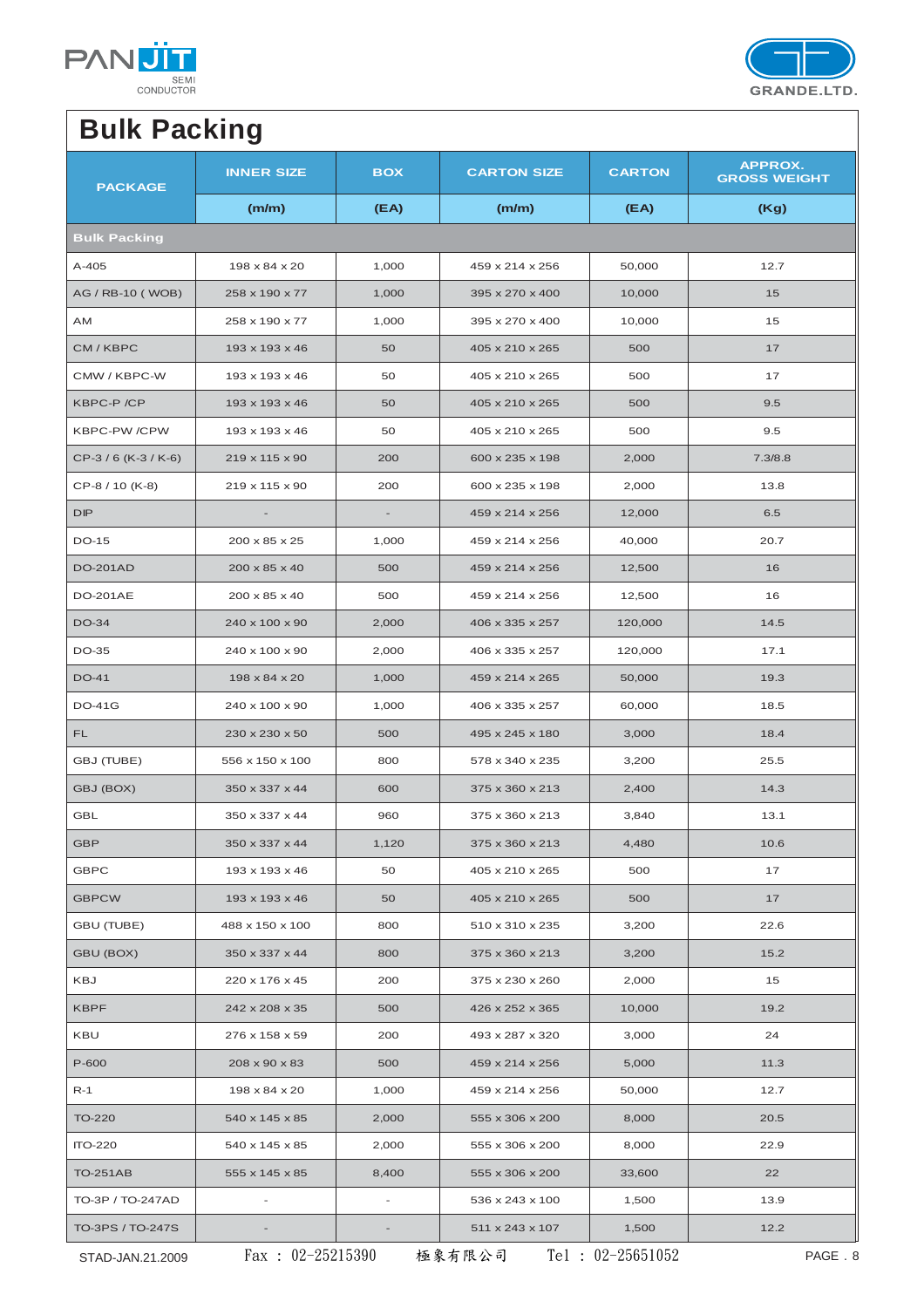



# **Reel Packing**

| <b>PACKAGE</b>      | <b>REEL</b><br><b>SIZE</b> | <b>REEL</b> | <b>COMPONENT</b><br><b>SPACE</b> | <b>TAPE</b><br><b>SPACE</b> | <b>REEL DIA</b> | <b>CARTON SIZE</b>  | <b>CARTON</b> | <b>APPROX. GROSS</b><br><b>WEIGHT</b> |
|---------------------|----------------------------|-------------|----------------------------------|-----------------------------|-----------------|---------------------|---------------|---------------------------------------|
|                     | (inch)                     | (pcs)       | (m/m)                            | (m/m)                       | (m/m)           | (m/m)               | (EA)          | (Kg)                                  |
| <b>Reel Packing</b> |                            |             |                                  |                             |                 |                     |               |                                       |
| $R-1$               | $\overline{\phantom{a}}$   | 5,000       | 5.0                              | 52                          | 330             | 340 x 340 x 410     | 25,000        | 7.8                                   |
| A-405               |                            | 5,000       | 5.0                              | 52                          | 330             | 340 x 340 x 410     | 25,000        | 11                                    |
| DO-15               |                            | 4,000       | 5.0                              | 52                          | 330             | 340 x 340 x 410     | 20,000        | 11.4                                  |
| DO-201AD            | $\overline{\phantom{a}}$   | 1,250       | 10.0                             | 52                          | 330             | 340 x 340 x 410     | 6,250         | 9.2                                   |
| <b>DO-201AE</b>     |                            | 1,250       | 10.0                             | 52                          | 330             | 340 x 340 x 410     | 6,250         | 9.2                                   |
| DO-34               | 15                         | 10,000      | 5.0                              | 52                          | 360             | 360 x 360 x 395     | 50,000        | 10.1                                  |
| DO-35               | 15                         | 10,000      | 5.0                              | 52                          | 360             | 360 x 360 x 395     | 50,000        | 11.2                                  |
| DO-41               | $\overline{\phantom{a}}$   | 5,000       | 5.0                              | 52                          | 330             | 340 x 340 x 410     | 25,000        | 11.8                                  |
| <b>DO-41G</b>       | 15                         | 5,000       | 5.0                              | 52                          | 360             | 360 x 360 x 395     | 25,000        | 10.9                                  |
| P-600               | $\overline{\phantom{a}}$   | 800         | 10.0                             | 52                          | 330             | 340 x 340 x 410     | 4,000         | 9.8                                   |
| DPAK/TO-252         | 13                         | 3,000       | 8.0                              | 16                          | 330             | 375 x 360 x 390     | 42,000        | 18.8                                  |
| D2PAK/TO-263        | 13                         | 800         | 16.0                             | 24                          | 330             | 375 x 360 x 390     | 6,400         | 14.4                                  |
| <b>MDI</b>          | 13                         | 3,000       | 8.0                              | 12                          | 330             | 375 x 360 x 390     | 48,000        | 14.7                                  |
| <b>SDIP</b>         | 13                         | 1,500       | 12.0                             | 16                          | 330             | 375 x 360 x 390     | 21,000        | 14.3                                  |
| <b>QUADRO-MELF</b>  | 13                         | 10,000      | 4.0                              |                             | 330             | 360 x 360 x 395     | 200,000       | 14.9                                  |
| QUADRO-MELF         | $\overline{7}$             | 2,500       | 4.0                              | $\overline{a}$              | 178             | 385 x 380 x 260     | 200,000       | 13.3                                  |
| MELF/DL-41          | 13                         | 5,000       | 4.0                              |                             | 330             | 360 x 360 x 395     | 100,000       | 23.5                                  |
| MELF/DL-41          | $\overline{7}$             | 1,500       | 4.0                              | $\overline{a}$              | 178             | 385 x 380 x 260     | 84,000        | 18.3                                  |
| MICRO-MELF          | 13                         | 10,000      | 4.0                              |                             | 330             | 360 x 360 x 395     | 200,000       | 11.5                                  |
| MICRO-MELF          | $\overline{7}$             | 2,500       | 4.0                              |                             | 178             | 385 x 380 x 260     | 200,000       | 9.3                                   |
| MINI-MELF           | 13                         | 10,000      | 4.0                              |                             | 330             | 360 x 360 x 395     | 200,000       | 14.6                                  |
| MINI-MELF           | $\overline{7}$             | 2500        | 4.0                              |                             | 178             | 385 x 380 x 260     | 200,000       | 12.7                                  |
| <b>SMA</b>          | 13                         | 7,500       | 4.0                              | 12                          | 330             | 375 x 360 x 390     | 120,000       | 17.3                                  |
| <b>SMA</b>          | $\overline{7}$             | 1,800       | 4.0                              | 12                          | 178             | 390 x 240 x 420     | 72,000        | 10                                    |
| <b>SMB</b>          | 13                         | 3,000       | 8.0                              | 12                          | 330             | 375 x 360 x 390     | 48,000        | 13.2                                  |
| <b>SMB</b>          | $\overline{7}$             | 500         | 8.0                              | 12                          | 178             | 390 x 240 x 420     | 20,000        | 6.5                                   |
| <b>SMC</b>          | 13                         | 3,000       | 8.0                              | 16                          | 330             | 375 x 360 x 390     | 42,000        | 18                                    |
| <b>SMC</b>          | $\overline{7}$             | 500         | 8.0                              | 16                          | 178             | 390 x 240 x 420     | 15,000        | 8.3                                   |
| SOD-123             | 13                         | 10,000      | 4.0                              | 8                           | 330             | 375 x 360 x 213     | 120,000       | 6.5                                   |
| SOD-123             | $\overline{7}$             | 3,000       | 4.0                              | 8                           | 178             | 390 x 270 x 400     | 240,000       | 9.9                                   |
| SOD-123FL           | 13                         | 10,000      | 4.0                              | $\,8\,$                     | 330             | 375 x 360 x 213     | 120,000       | 7.2                                   |
| SOD-123FL           | 7                          | 3,000       | 4.0                              | 8                           | 178             | 390 x 270 x 400     | 240,000       | 10.6                                  |
| STAD-JAN.21.2009    |                            |             | Fax: 02-25215390                 |                             | 極象有限公司          | Tel : $02-25651052$ |               | PAGE . 9                              |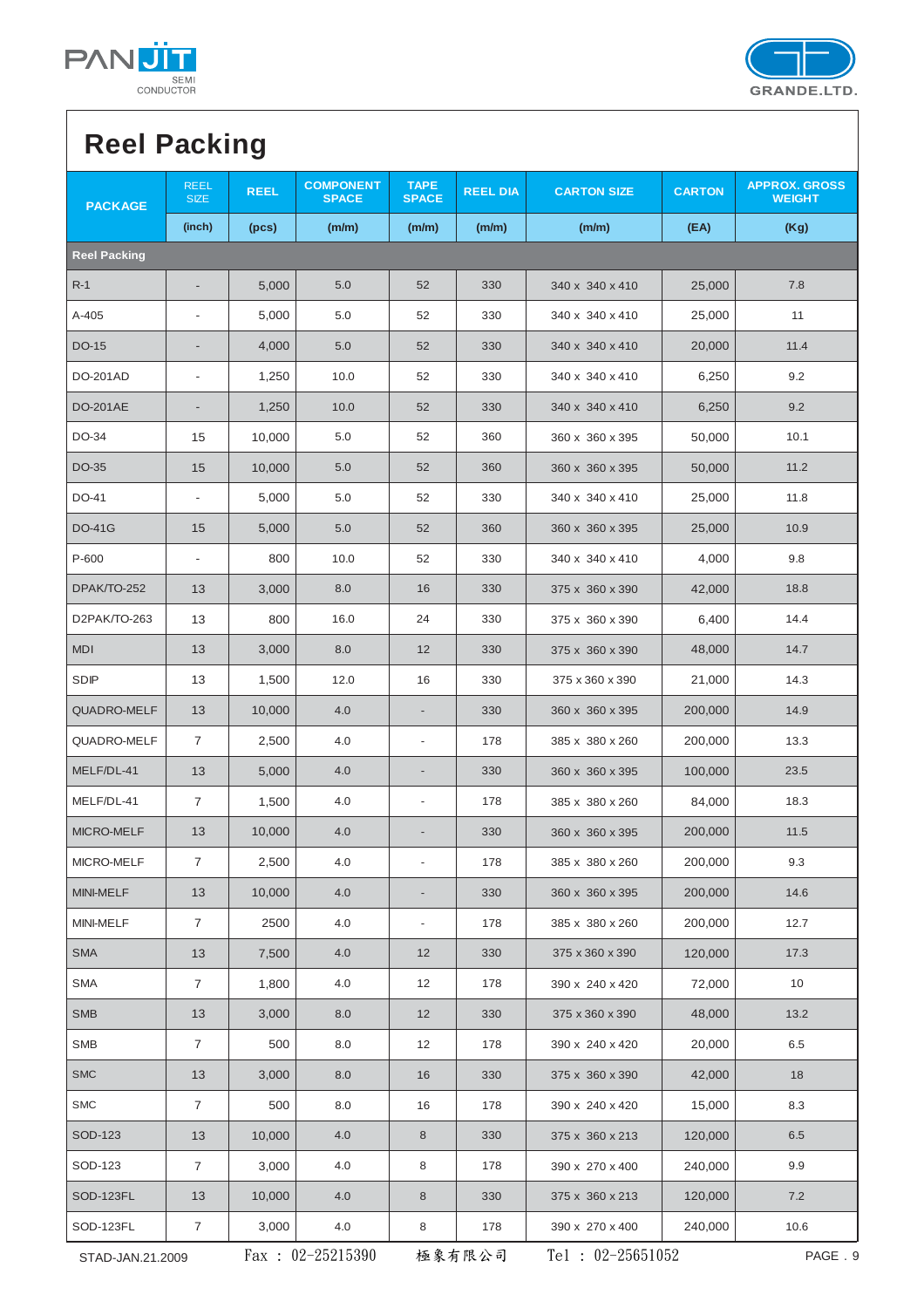



# **Reel Packing**

| <b>PACKAGE</b>      | <b>REEL</b><br><b>SIZE</b>                                              | <b>REEL</b> | <b>COMPONENT</b><br><b>SPACE</b> | <b>TAPE SPACE</b> | <b>REEL DIA</b> | <b>CARTON SIZE</b> | <b>CARTON</b> | <b>APPROX. GROSS</b><br><b>WEIGHT</b> |
|---------------------|-------------------------------------------------------------------------|-------------|----------------------------------|-------------------|-----------------|--------------------|---------------|---------------------------------------|
|                     | (inch)                                                                  | (pcs)       | (m/m)                            | (m/m)             | (m/m)           | (m/m)              | (EA)          | (Kg)                                  |
| <b>Reel Packing</b> |                                                                         |             |                                  |                   |                 |                    |               |                                       |
| SOD-323             | 13                                                                      | 12,000      | 4.0                              | $\,8\,$           | 330             | 375 x 360 x 213    | 144,000       | 5.9                                   |
| SOD-323             | $\overline{7}$                                                          | 5,000       | 4.0                              | 8                 | 178             | 390 x 270 x 400    | 400,000       | 9.4                                   |
| SOD-523             | 13                                                                      | 12,000      | 4.0                              | $\bf 8$           | 330             | 375 x 360 x 213    | 144,000       | 5.4                                   |
| SOD-523             | $\overline{7}$                                                          | 5,000       | 4.0                              | 8                 | 178             | 390 x 270 x 400    | 400,000       | 9.1                                   |
| SOD-723             | $\overline{7}$                                                          | 8,000       | 2.0                              | 8                 | 178             | 390 x 270 x 400    | 640,000       | 8.5                                   |
| SOD-923             | $\overline{7}$                                                          | 8,000       | 2.0                              | 8                 | 178             | 390 x 270 x 400    | 640,000       | 7.7                                   |
| <b>SOT-23</b>       | 13                                                                      | 12,000      | 4.0                              | $\bf 8$           | 330             | 375 x 360 x 213    | 144,000       | $\overline{7}$                        |
| <b>SOT-23</b>       | $\overline{7}$                                                          | 3,000       | 4.0                              | 8                 | 178             | 390 x 270 x 400    | 240,000       | 8.3                                   |
| <b>SOT-323</b>      | 13                                                                      | 12,000      | 4.0                              | $\,8\,$           | 330             | 375 x 360 x 213    | 144,000       | 6.1                                   |
| SOT-323             | $\overline{7}$                                                          | 3,000       | 4.0                              | 8                 | 178             | 390 x 270 x 400    | 240,000       | 7.9                                   |
| SOT-363             | 13                                                                      | 10,000      | 4.0                              | $\,8\,$           | 330             | 375 x 360 x 213    | 120,000       | 7.1                                   |
| SOT-363             | $\sqrt{7}$                                                              | 3,000       | 4.0                              | 8                 | 178             | 390 x 270 x 400    | 240,000       | 10.2                                  |
| SOT-23 (ESD)        | $\overline{7}$                                                          | 3,000       | 4.0                              | $\,8\,$           | 178             | 455 x 270 x 440    | 240,000       | 9.5                                   |
| SOT-323 (ESD)       | $\overline{7}$                                                          | 3,000       | 4.0                              | 8                 | 178             | 455 x 270 x 440    | 240,000       | 9.1                                   |
| SOT-363 (ESD)       | $\overline{7}$                                                          | 3,000       | 4.0                              | $\,8\,$           | 178             | 455 x 270 x 440    | 240,000       | 10                                    |
| SOT-353             | 13                                                                      | 10,000      | 4.0                              | 8                 | 330             | 375 x 360 x 213    | 120,000       | 7.2                                   |
| <b>SOT-353</b>      | $\overline{7}$                                                          | 3,000       | 4.0                              | $\bf 8$           | 178             | 390 x 270 x 400    | 240,000       | 10                                    |
| SOT-553             | 13                                                                      | 10,000      | 4.0                              | 8                 | 330             | 375 x 360 x 213    | 120,000       | 5.2                                   |
| <b>SOT-553</b>      | $\overline{7}$                                                          | 4,000       | 4.0                              | $\bf 8$           | 178             | 390 x 270 x 400    | 320,000       | 9.4                                   |
| SOT-563             | 13                                                                      | 10,000      | 4.0                              | 8                 | 330             | 375 x 360 x 213    | 120,000       | 5.2                                   |
| SOT-563             | $\overline{7}$                                                          | 4,000       | 4.0                              | 8                 | 178             | 390 x 270 x 400    | 320,000       | 9.4                                   |
| SOT23-5L            | 13                                                                      | 10,000      | 4.0                              | 8                 | 330             | 375 x 360 x 213    | 120,000       | 7.9                                   |
| SOT23-5L            | $\overline{7}$                                                          | 3,000       | 4.0                              | $\bf 8$           | 178             | 390 x 270 x 400    | 240,000       | 14.5                                  |
| SOT23-6L            | 13                                                                      | 10,000      | 4.0                              | 8                 | 330             | 375 x 360 x 213    | 120,000       | 7.9                                   |
| SOT23-6L            | $\overline{7}$                                                          | 3,000       | 4.0                              | 8                 | 178             | 390 x 270 x 400    | 240,000       | 14.5                                  |
| SOT-143             | 13                                                                      | 10,000      | 4.0                              | 8                 | 330             | 375 x 360 x 213    | 120,000       | $\overline{7}$                        |
| SOT-143             | $7\overline{ }$                                                         | 3,000       | 4.0                              | 8                 | 178             | 390 x 270 x 400    | 240,000       | 12.8                                  |
| SOIC-08             | 13                                                                      | 3,000       | 8.0                              | 12                | 330             | 375 x 360 x 213    | 48,000        | 14.2                                  |
| QFN 1.2 x 1.5       | $\overline{7}$                                                          | 3,000       | 4.0                              | $\bf 8$           | 178             | 390 x 270 x 400    | 240,000       | 7.1                                   |
| QFN 1.6 x 1.6       | $\overline{7}$                                                          | 4,000       | 4.0                              | 8                 | 178             | 390 x 240 x 420    | 200,000       | 7.8                                   |
| QFN 2.0 x 2.0       | $\overline{7}$                                                          | 3,000       | 4.0                              | 8                 | 178             | 390 x 270 x 400    | 240,000       | 7.1                                   |
|                     | Fax: $02-25215390$<br>Tel : $02-25651052$<br>極象有限公司<br>STAD-JAN.21.2009 |             |                                  |                   |                 |                    | PAGE . 10     |                                       |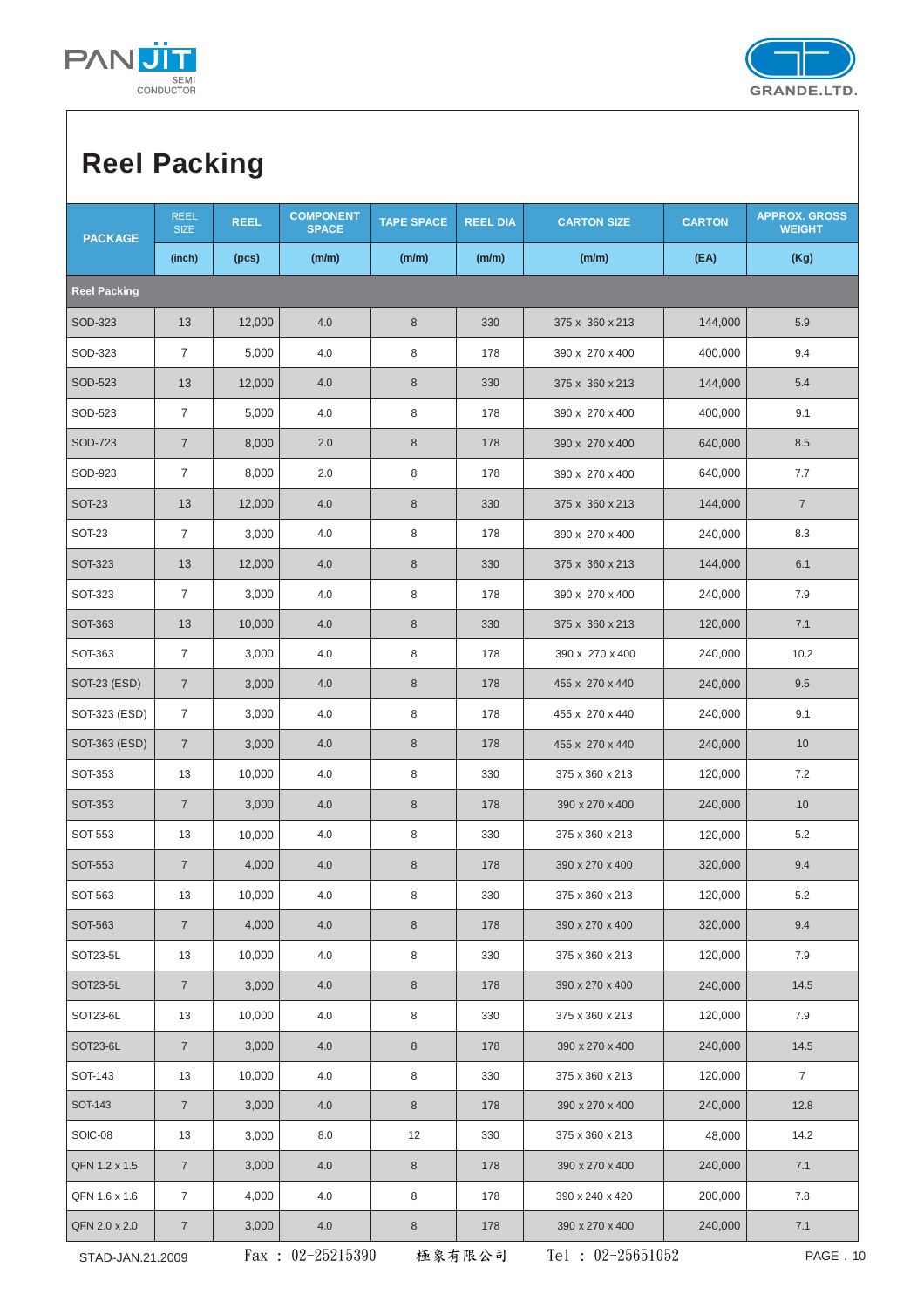



## **Ammunition Packing**

| <b>PACKAGE</b>            | <b>AMMO</b> | <b>COMPONENT</b><br><b>SPACE</b> | <b>TAPE SPACE</b> | <b>BOX SIZE</b> | <b>CARTON</b>   | <b>CARTON</b> | <b>APPROX.</b><br><b>GROSS WEIGHT</b> |
|---------------------------|-------------|----------------------------------|-------------------|-----------------|-----------------|---------------|---------------------------------------|
|                           | (PCS)       | (m/m)                            | (m/m)             | (m/m)           | (m/m)           | (E/A)         | (Kg)                                  |
| <b>Ammunition Packing</b> |             |                                  |                   |                 |                 |               |                                       |
| A-405                     | 5,000       | 5                                | 26                | 255 x 47 x 150  | 339 x 276 x 330 | 60,000        | 12.4                                  |
| A-405                     | 5,000       | 5                                | 52                | 255 x 75 x 150  | 339 x 276 x 330 | 40,000        | 16                                    |
| DO-15                     | 3,000       | $5\phantom{.0}$                  | 52                | 255 x 75 x 150  | 339 x 276 x 330 | 24,000        | 13.3                                  |
| <b>DO-201AD</b>           | 1,250       | 10                               | 52                | 255 x 47 x 122  | 339 x 276 x 330 | 10,000        | 13.4                                  |
| <b>DO-201AE</b>           | 1,250       | 10                               | 52                | 255 x 47 x 122  | 339 x 276 x 330 | 10,000        | 13.4                                  |
| DO-34                     | 5,000       | 5                                | 26                | 248 x 80 x 48   | 406 x 335 x 257 | 150,000       | 14.6                                  |
| DO-34                     | 5,000       | 5                                | 52                | 248 x 80 x 75   | 406 x 335 x 257 | 100,000       | 12.7                                  |
| DO-35                     | 5,000       | 5                                | 26                | 248 x 80 x 48   | 406 x 335 x 257 | 150,000       | 16.7                                  |
| DO-35                     | 5,000       | 5                                | 52                | 248 x 80 x 75   | 406 x 335 x 257 | 100,000       | 15.2                                  |
| DO-41                     | 5,000       | 5                                | 52                | 255 x 75 x 150  | 339 x 276 x 330 | 40,000        | 16                                    |
| <b>DO-41G</b>             | 2,500       | 5                                | 26                | 248 x 80 x 48   | 406 x 335 x 257 | 75,000        | 17.1                                  |
| <b>DO-41G</b>             | 2,500       | 5                                | 52                | 248 x 80 x 75   | 406 x 335 x 257 | 50,000        | 15.7                                  |
| P-600                     | 400         | 10                               | 52                | 255 x 47 x 122  | 339 x 276 x 330 | 3,200         | 8.1                                   |
| R-1                       | 3,000       | 5                                | 26                | 255 x 47 x 73   | 310 x 268 x 170 | 36,000        | 6.3                                   |
| $R-1$                     | 3,000       | 5                                | 52                | 256 x 73 x 73   | 310 x 268 x 170 | 24,000        | 6.4                                   |
| $R-1$                     | 5,000       | 5                                | 52                | 255 x 73 x 122  | 339 x 276 x 274 | 40,000        | 10.3                                  |